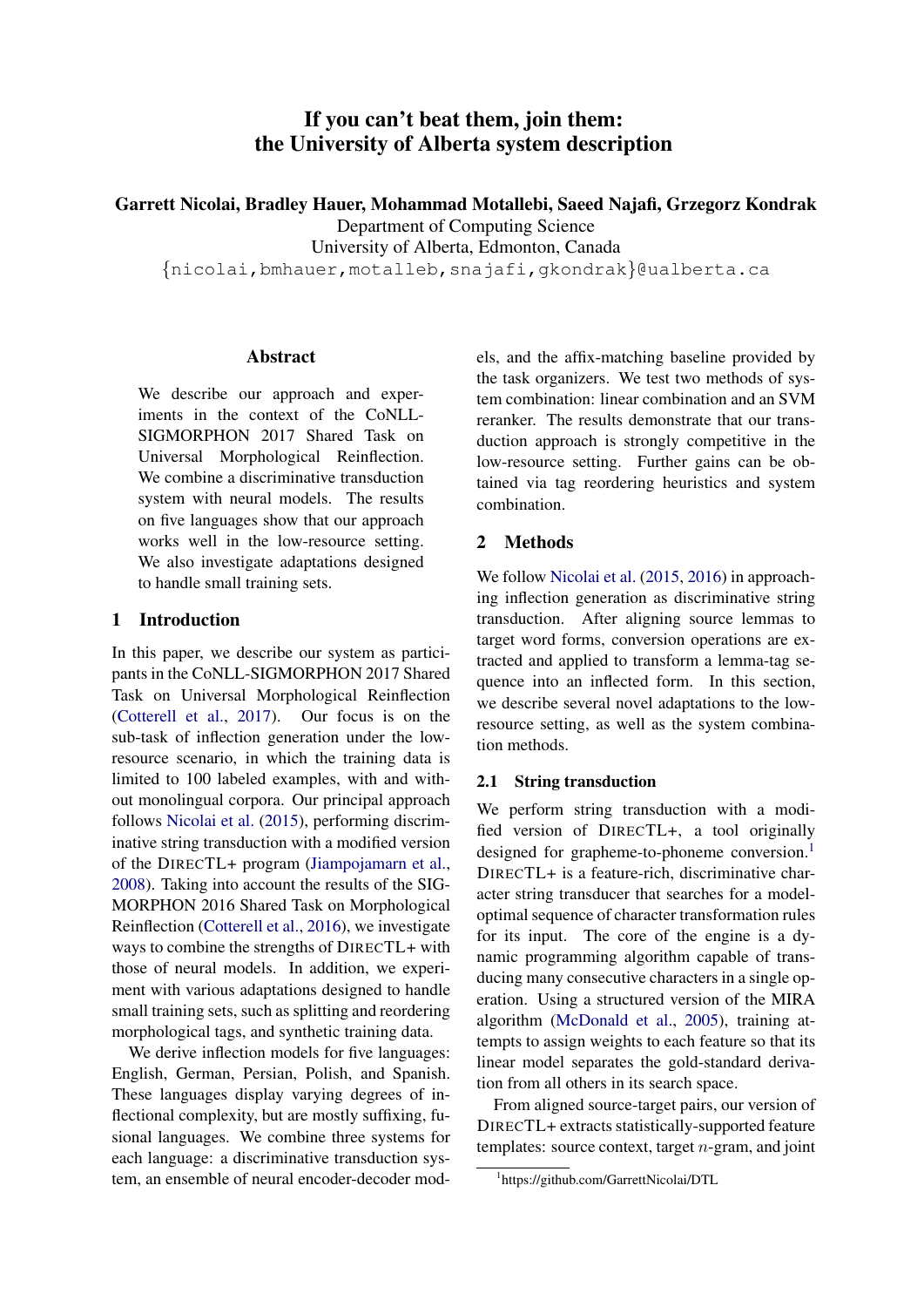n-gram features. Context features conjoin the rule with indicators for all source character  $n$ -grams within a fixed window of where the rule is being applied. Target  $n$ -grams provide indicators on target character sequences, describing the shape of the target as it is being produced, and may also be conjoined with our source context features. Joint n-grams build indicators on rule sequences, combining source and target context, and memorizing frequently-used rule patterns. We also add an abstract copy feature that corresponds to preserving the source characters unchanged.

We perform source-target pair alignment with a modified version of the M2M aligner [\(Jiampo](#page-5-6)[jamarn et al.,](#page-5-6) [2007\)](#page-5-6). The program applies the Expectation-Maximization algorithm with the objective to maximize the conditional likelihood of its aligned source and target pairs. In order to encourage alignments between identical characters, we modify the aligner to generalize all identity transformations into a single match operation, which corresponds to the transduction copy feature.

## 2.2 Tag splitting

Training instances in the inflection generation task consist of a lemma and a tag sequence which specifies the inflection slot. Tag sequences consist of smaller units, which we refer to as *subtags*, that determine specific aspects of the inflection. For example, the tag sequence "V;PTCP;PST;FEM;SG" indicates that the target form is a verbal (V) feminine (FEM) singular (SG) past (PST) participle (PTCP).

In the small training data scenario, it is not practical to treat tag sequences as atomic units, as we did in [Nicolai et al.](#page-5-4) [\(2016\)](#page-5-4), because many tag sequences may be represented by only a single training instance, or not at all. We follow [Kann and](#page-5-7) Schütze  $(2016)$  in separating each tag sequence into its component subtags, in order to share information across inflection slots. Our system treats each subtag as an indivisible atomic symbol. An example is shown in Figure [1.](#page-1-0)

From the linguistic point of view, tag splitting may seem counter-intuitive, as composite inflectional affixes in fusional languages can rarely be separated into individual morphemes. However, on the character level, many affixes share letter substrings across inflection slots. For example, the Spanish word *lavemos* could be analyzed as



<span id="page-1-0"></span>Figure 1: Splitting a tag into subtags to mitigate data sparsity.

lav+e+mos, where the three substrings correspond to the stem, the subjunctive marker, and the first-person ending, respectively. In the single-tag setting, a model must learn the subjunctive inflection for each person; in the split-tag setting, the model can learn the subjunctive modification separately from the personal suffixes.

After splitting the tags, we perform an additional operation of prepending the part-of-speech symbol to each subtag, in order to distinguish between identically named subtags that correspond to different parts of speech (e.g., V:SG vs. N:SG).

# <span id="page-1-1"></span>2.3 Subtag reordering

Because our alignment and transduction systems are monotonic, tag splitting introduces the issue of subtag ordering. The provided data files are not always consistent in terms of the relative order in which subtags appear in sequence. We enforce the consistency by establishing a global ordering of all subtags in a given language. Our objective is to make as few changes as possible with respect to the original tag sequences. We achieve this by adapting the set ordering algorithm of [Hauer and](#page-5-8) [Kondrak](#page-5-8) [\(2016\)](#page-5-8), which uses a beam search to minimize the number of subtag swaps within the tag sequences. We then reorder all tag sequences that are inconsistent with the resulting ordering. Our development experiments suggest that the consistent ordering never leads to a decrease in accuracy with respect to the original ordering.

We also investigate ways of optimizing the subtag order. For example, it would make sense for the gender subtag to precede the number subtag in Spanish past participles (e.g., *cortadas*). Since the number of possible orderings is exponential, testing a separate transduction model for each of them is infeasible. Instead, we consider the five orderings with the highest M2M-aligner alignment score on the training set, and select the one that results in the highest accuracy on the development set.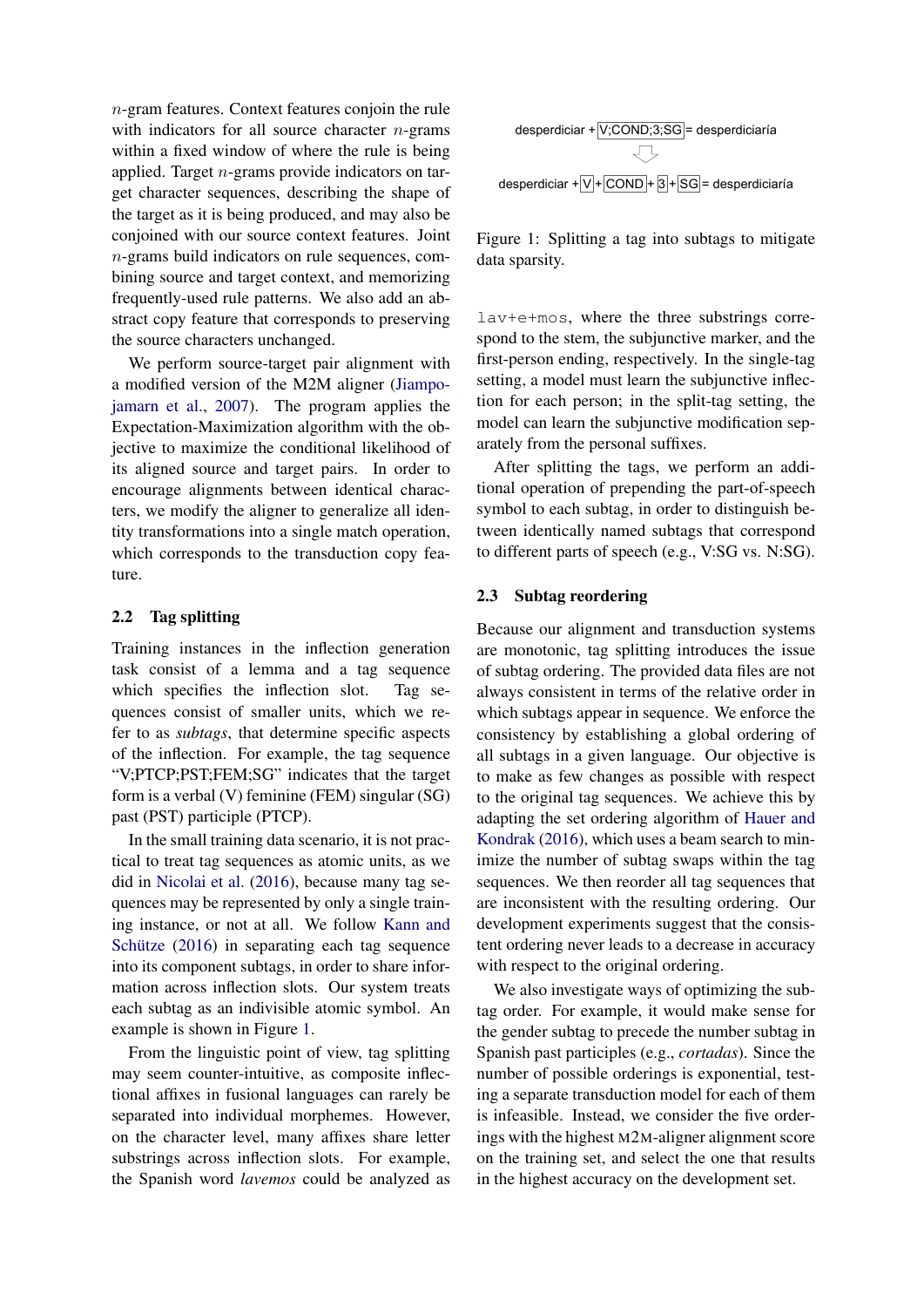### 2.4 Particle handling

Some languages, including Spanish, German, and Polish, contain particles that complicate the inflection process. For example, some Spanish verbs contain the reflexive particle *se* (e.g. *levantarse*), which may be detached, inflected, and moved to the front (e.g. *me levanto*). In order to simplify our inflection model, we treat these particles as atomic characters. In this approach, *se* is a single-symbol affix of the lemma which is substituted by *me* and transposed in the output sequence. These particles were identified via language-specific rules, and processed prior to training.

#### <span id="page-2-3"></span>2.5 RNNs and synthetic training data

Recurrent encoder-decoder neural networks (RNNs) can generate a target sequence given an input sequence. [Sutskever et al.](#page-5-9) [\(2014\)](#page-5-9) introduce this sequence-to-sequence architecture for machine translation. Kann and Schütze  $(2016)$  adapt RNNs to perform morphological reinflection by training the models on the character level.

RNNs are sensitive to the amount of training data. In our preliminary experiments, RNNs performed poorly in the low-resource setting. In order to increase the accuracy of the RNNs, we supplement the training data with morphological analyses generated by a DIRECTL+ model trained on the 100 training forms, and applied to randomlychosen words from an unlabeled corpus using the method of [Nicolai and Kondrak](#page-5-10) [\(2017\)](#page-5-10). Many of these analyses are incorrect, but overall they provide information to the neural model that enforces inflectional patterns observed in the original training data. This process is shown schematically in Figure [2.](#page-2-0)

Because RNNs train with a stochastic learning algorithm, they are very dependent upon their initialization method [\(Goodfellow et al.,](#page-5-11) [2016\)](#page-5-11). In order to improve the stability of the RNNs, we ensemble five distinct models, each initialized with a different random seed. We produce an  $n$ -best list from each network, and combine them with equal weighting. This ensembling process is a common technique intended to stabilize neural networks, and lessen the impact of local optima. Our development experiments confirmed that ensembling can reduce the error rate over individual networks by more than 20%, while reducing the variance by half.



<span id="page-2-0"></span>Figure 2: Generation of synthetic training data for RNNs.

#### <span id="page-2-2"></span>2.6 Language models

Transduction models trained on small amounts of data often produce output forms that violate the phonotactic constraints of a language. Character-level language models offer the possibility of reducing the number of implausible outputs. For each language, we produce a list of word types from the first million lines of the provided Wikipedia corpus, and create a 4-gram character language model using the CMU language modeling toolkit. $2$  This language model, however, is very noisy, because the corpus contains many hyperlinks and filenames.

We attempt to improve the quality of the language models using the following two methods. The first method is to disregard the corpus, and instead produce a small language model derived exclusively from the target forms in the training data. The second method, which we refer to as affix-matching, is to use only those word types in the corpus that match the affixes seen in training. We identify the affixes by extracting any character sequence in the training set that is aligned to a subtag by M2M-aligner.

#### 2.7 System combination

In an attempt to leverage their unique strengths, we combine DIRECTL+ with a neural network ensemble. Both approaches produce ranked  $n$ -best lists. In addition, we include the provided baseline system, which produces a single output form for each input instance. A diagram of our two system combination methods is shown in Figure [3.](#page-3-0)

<span id="page-2-1"></span><sup>2</sup> http://www.speech.cs.cmu.edu/SLM/toolkit.html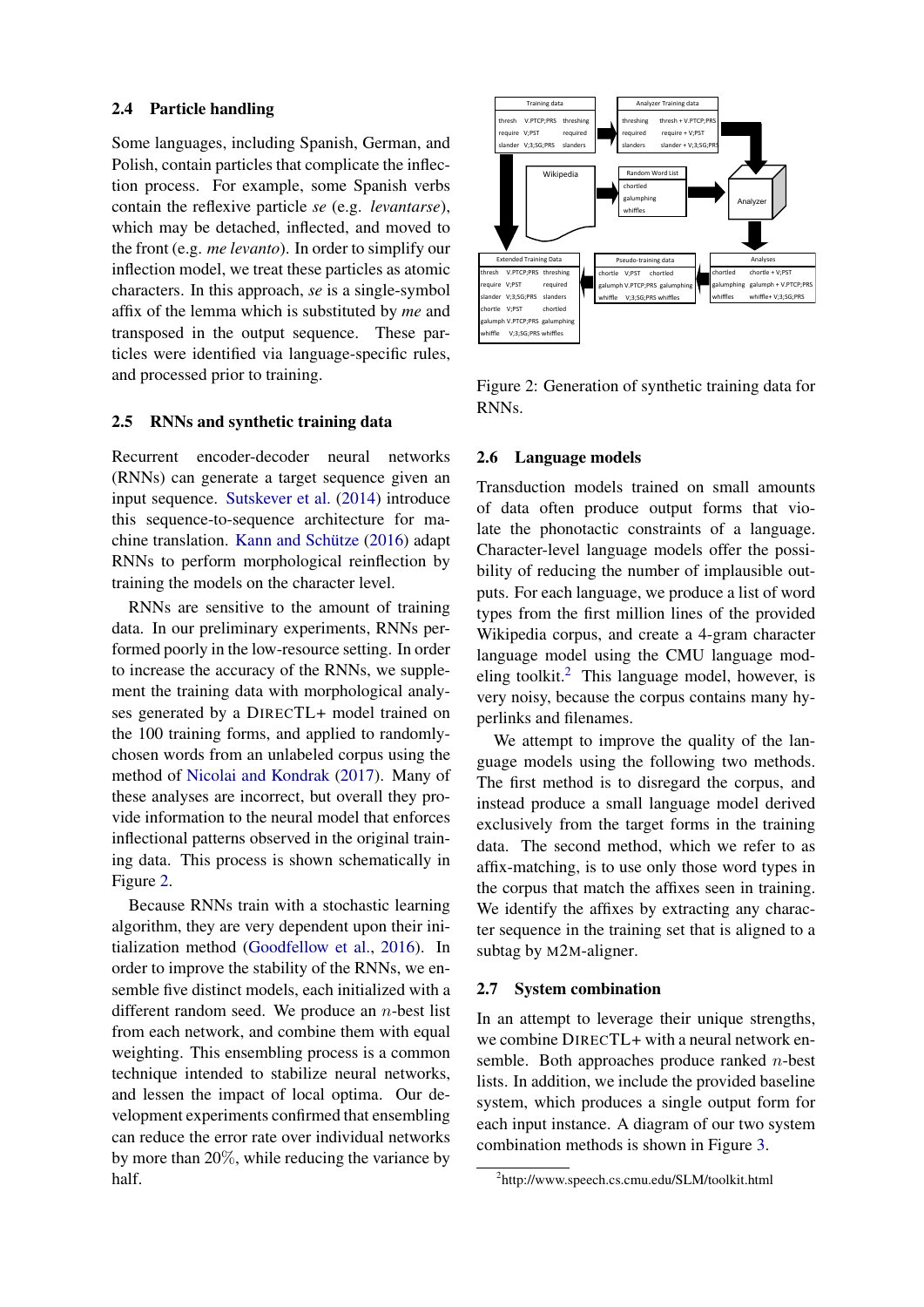

<span id="page-3-0"></span>Figure 3: Two methods of system combination. Correct outputs are shown in bold.

The first method is a simple linear combination, which selects the prediction with the highest weighted average of the three ranks. Combining ranks, rather than numerical scores, circumvents issues with scaling, and allows the integration of the baseline, which produces no score.

The second combination method is the reranking of the *n*-best list produced by DIRECTL+ using other system outputs as features. By framing the reranking of an  $n$ -best list as a classification task [\(Joachims,](#page-5-12) [2002\)](#page-5-12), we can also leverage other sources of information, such as the language model described in Section [2.6.](#page-2-2) Our SVM reranker includes four features: (1) the normalized score produced by DIRECTL+, (2) the normalized score produced by the RNN ensemble, (3) a binary indicator of the presence of a prediction in a corpus, and (4) the normalized probability assigned to the prediction by a character language model. The general objective is to promote high-scoring predictions shared by multiple systems that occur in the corpus or look like real words.

## 3 Experiments

We conduct experiments on five languages: English (EN), German (DE), Persian (FA), Polish (PL), and Spanish (ES). The training data in the low-resource setting of the inflection generation task is limited to 100 instances. The DIRECTL+ models are trained on the subtag sequences made consistent with the method described in Section [2.3.](#page-1-1) For two languages, we identified best subtag orderings that are different from the initial orderings; the Spanish ordering was found with the alignment-based method. while the Persian ordering was hand-crafted by a native speaker using linguistic analysis.

Our other systems take advantage of the first one million lines of the Wikipedia dumps from 2017/03/01 provided by the task organizers. Our RNN models are trained on the original training set augmented with 16,000 synthetic instances generated by the DIRECTL+ morphological analyzers, as described in Section [2.5.](#page-2-3) For the language models that inform our SVM reranker, we use the entire Persian corpus, training data only for English and Polish, and the affix-match method for German and Spanish (Section [2.6\)](#page-2-2). The reranker is trained using 2-fold cross-validation on the training data.

#### 3.1 Development results

Our development results are summarized in Table [1.](#page-3-1) We see that our DIRECTL+ models (DTL) substantially outperform the official baseline (BL). even without subtag reordering. The only exception is Persian, in which the best ordering strategy (BO) makes a dramatic difference. Further, modest gains are obtained via linear combination (LC) and reranking (RR) of the best individual systems.

|    |              | BL RNN DTL BO |                |           | LC RR     |      |
|----|--------------|---------------|----------------|-----------|-----------|------|
|    | EN 76.2 76.3 |               | 88.0           |           | 88.0 88.0 |      |
|    | DE 53.7 43.3 |               | 66.6           |           | 68.6 68.8 |      |
|    | FA 27.3 8.1  |               |                | 23.9 40.8 | 41.4 40.7 |      |
|    | PL 41.9 36.0 |               | 48.2 49.3 49.0 |           |           |      |
| ES |              | 58.6 38.9     |                | 65.8 68.3 | 68.3      | 68.4 |

<span id="page-3-1"></span>Table 1: Results on the development sets.

The most striking outcome is the disappointing performance of the RNN ensembles, which in most cases is well below the baseline, even with the addition of the synthetic data. $3$  In this context, it is not surprising that system combination only minimally improves over DIRECTL+ by itself.

Based on the development results, we decided to submit 3 versions for each of the 5 languages (DTL, LC, and RR) plus two runs that correspond to the best subtag ordering (BO) for Spanish and Persian.

<span id="page-3-2"></span><sup>&</sup>lt;sup>3</sup>Without synthetic data, our RNN ensembles completely fail on this task in the low-resource setting.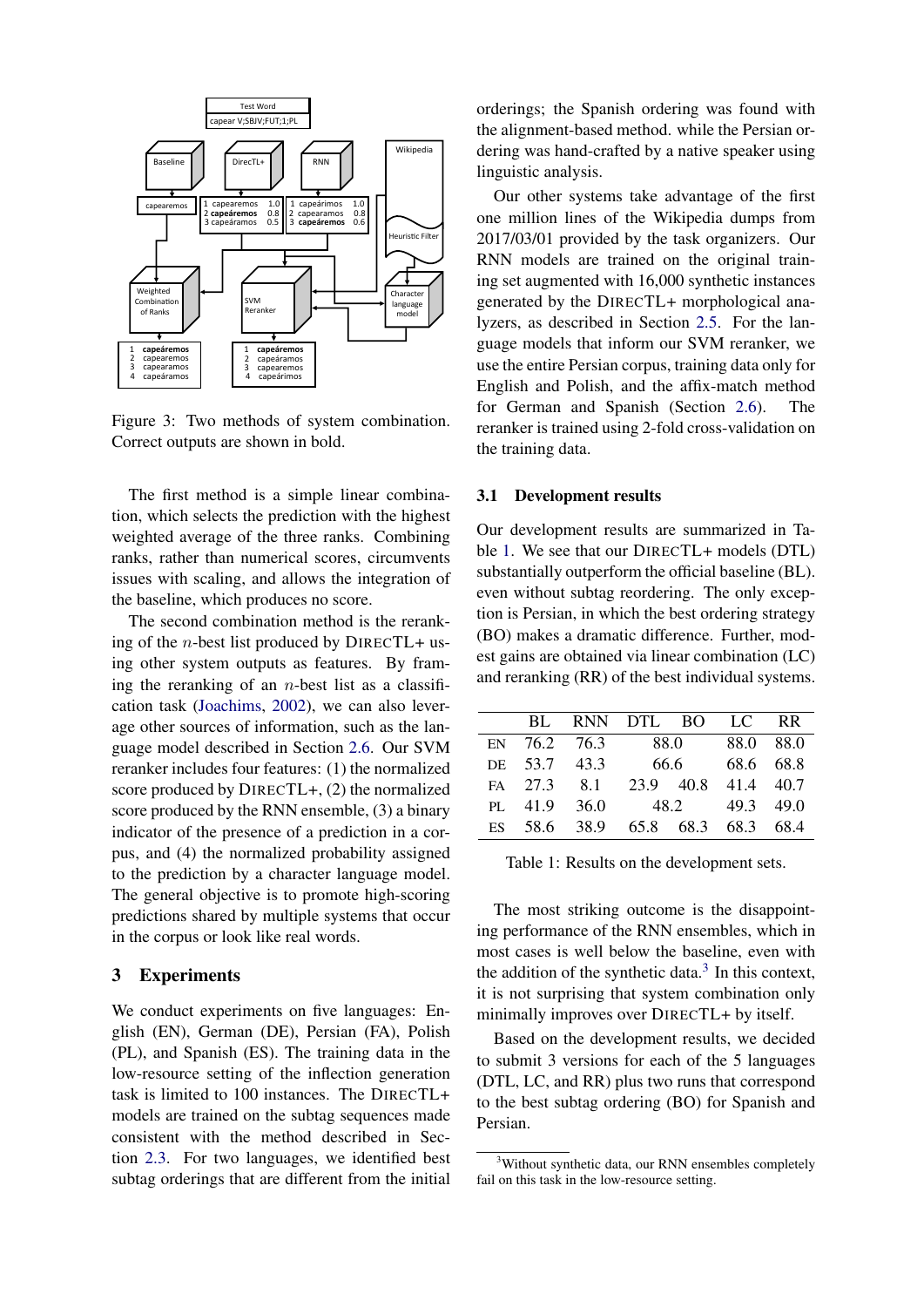#### 3.2 Test results

Our results on the test set are shown in Table [2.](#page-4-0) The numerical tags of the submitted runs are shown in the top row. In the cases of incorrect files being mistakenly submitted, we provide the actual results, which may differ from the official ones. With the exception of Persian, our results are among the best in the low-resource setting.

|  | 01 |                   | 04                                                                                                                                                                                |
|--|----|-------------------|-----------------------------------------------------------------------------------------------------------------------------------------------------------------------------------|
|  |    |                   |                                                                                                                                                                                   |
|  |    |                   |                                                                                                                                                                                   |
|  |    |                   |                                                                                                                                                                                   |
|  |    |                   |                                                                                                                                                                                   |
|  |    |                   |                                                                                                                                                                                   |
|  |    |                   |                                                                                                                                                                                   |
|  |    | DE 55.3 57.1 66.0 | 02 03<br>BL RNN DTL BO LC RR<br>EN 80.6 78.4 90.6 90.6 90.3<br>66.8 66.2<br>FA 24.5 8.1 19.5 38.3 39.0 37.7<br>PL 42.3 28.2 45.2<br>45.3 45.9<br>ES 57.1 37.9 64.6 68.2 68.0 67.3 |

<span id="page-4-0"></span>Table 2: Results on the test sets. Runs corrected after the submission deadline are in italics.

The system combination results largely confirm the development experiments. Notably, the simple linear combination, which has no access to language models, performs slightly better on average than the SVM reranker, and seems to be more stable as well. One possible explanation is the necessary subdivision of an already small training set in order to train the reranker, which further reduces the amount of the training data. The linear combination requires no training, but its weights are tuned on a relatively large development set.

# 3.3 Error analysis

English is characterized by a relatively simple inflectional morphology, with only 5 verbal inflection slots. Most words are regular, and pose no problem even to an inflection model trained on only 100 instances. The errors tend to reflect irregular verbs, as well as orthographic rules, such as the consonant doubling in *splitting*. The current RNN-based systems are unlikely to achieve significantly better results in the low-resource setting.

A number of German errors can be attributed to implicit information that can only be learned by observing multiple forms. For example, the genitive singular suffix differs depending on the gender of the noun. Certain suffixes, such as  $-$ in, often indicate the gender of a noun to be feminine. However, the only genitive feminine singular in the training data does not end in  $-$ in, and thus, our system fails to correctly predict the genitive singular of *Köchin*.

Persian results seem to be affected by subtag orderings to a greater degree than other languages. The verbal morphology demonstrates some agglutinative properties, where individual subtags may match their own affix. One of the authors handcrafted a subtag ordering, which turned out to be much more effective than the orderings derived by our algorithmic methods. The other sources of difficulty that set Persian apart are the differences between formal and colloquial inflectional forms, which are both represented in the training data, as well as the preponderance of multi-word inflection forms (86% of the test instances), which complicates the task of the language model.

Many Polish outputs are non-words, which we expected to be filtered out by the language model. In many cases, the reranker has no chance to succeed, as none of the models includes the correct form in its top- $n$  list. In other cases, the signal from the language model is not strong enough to overrule the top DIRECTL+ prediction.

An interesting type of error in Spanish are forms that involve orthographically illegal bigrams like ze. DIRECTL+ has a set of bigram features on the target side, but their weights are established on the training set, which is too small to learn such constraints. In the future, we would like to investigate ways to integrate the unlabeled corpus information directly into the DIRECTL+ generation process.

The languages that we consider in this paper are mostly fusional. Another avenue for future work is adapting our approach to other types of languages.

#### 4 Conclusion

Kann and Schütze  $(2016)$  show that the neural network models achieve high accuracy on the morphological reinflection task, given a sufficiently large training set. However, the effectiveness of neural models in the low-resource setting is yet to be demonstrated. In this paper, we have described an attempt to combine our string transduction tool with a reimplementation of the neural approach, which turned out to be largely unsuccessful due to the weakness of the latter. Nevertheless, we are satisfied with several novel ideas that we have developed for the shared task, and with the entire learning experience for the members of our team. The overall results confirm the competitiveness of our string transduction approach in the low-resource setting.